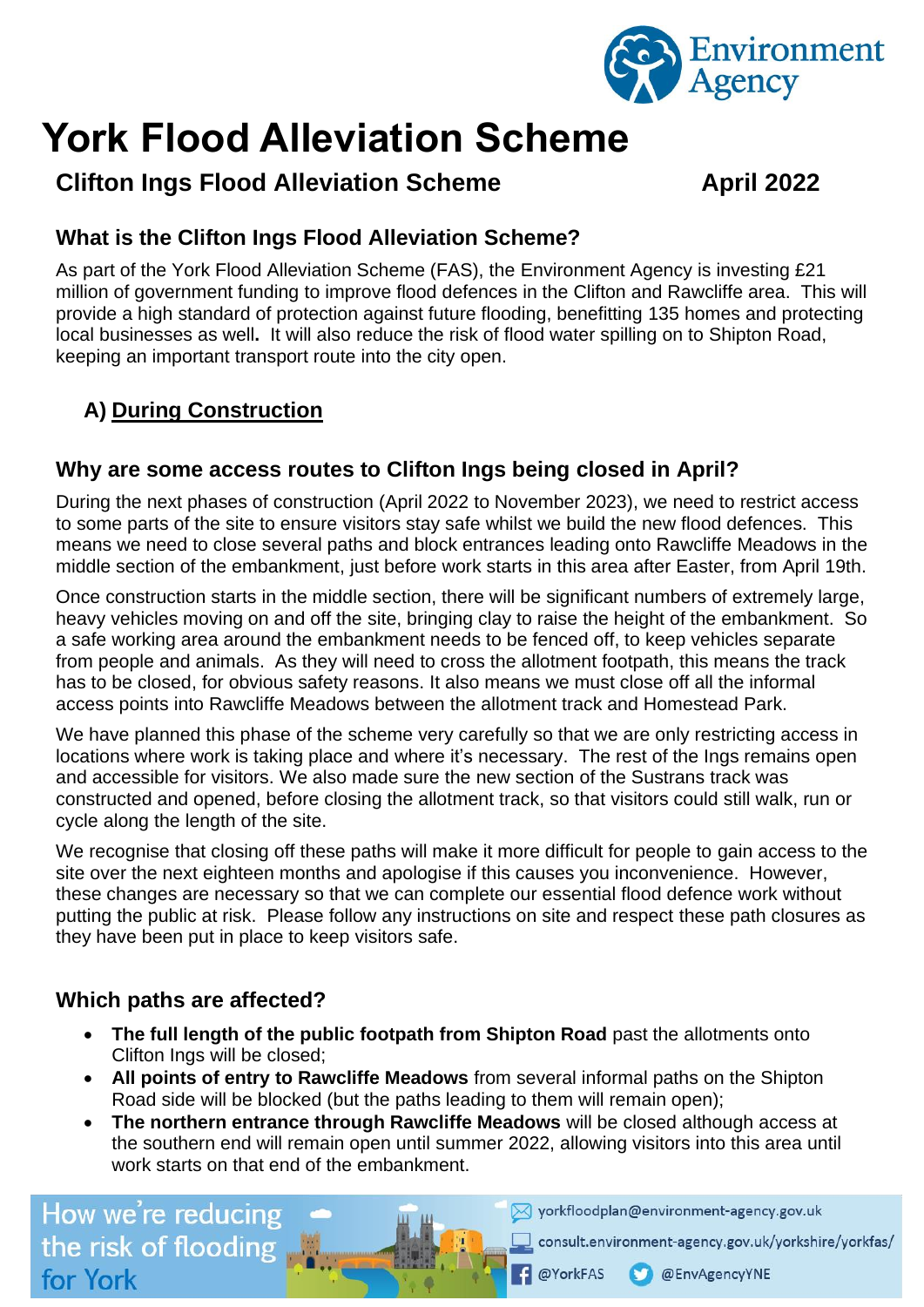All these changes are shown on the map below. They can also be found on several noticeboards on site and on the York FAS website https://consult.environment-agency.gov.uk/yorkshire/yorkfas/



## **How long will paths be closed for?**

Starting just after the Easter Monday Bank Holiday, from Tuesday 19<sup>th</sup> April all the paths described above will be closed until November 2023.

#### **How can I get access to the Ings during this time?**

Until November 2023, access to the Ings will be either from Rawcliffe Country Park or from the entrance at Water End.

# **Can I use York Sports Club to access the Ings?**

Please do not use York Sports Club to access the Ings during construction of the scheme. The Club is privately owned and there is no public right of way through their grounds. The management team at the Club have informed us that access through their grounds is restricted to people using Sports Club facilities. From the summer 2022 there will be no access to Rawcliffe Meadow through York Sports Club.

# **Will I still be able to walk/cycle/run along the length of the Ings?**

Yes, you can do this, using the new Sustrans track we have built. From the Rawcliffe Country Park end of the route, you will swing onto the new track alongside Ing Dyke at the junction with the allotment footpath and then reconnect with the original route just past the junction into Rawcliffe Meadows, near the Tansy Pond.

From the southern entrance at Water End, you just do this in reverse; keep going straight along the new Sustrans track rather than turning right into Rawcliffe Meadows and then it will connect back with the original track, near the junction with the allotment path.

# How we're reducing the risk of flooding for York

Vorkfloodplan@environment-agency.gov.uk

consult.environment-agency.gov.uk/yorkshire/yorkfas/

@EnvAgencyYNE

**@YorkFAS**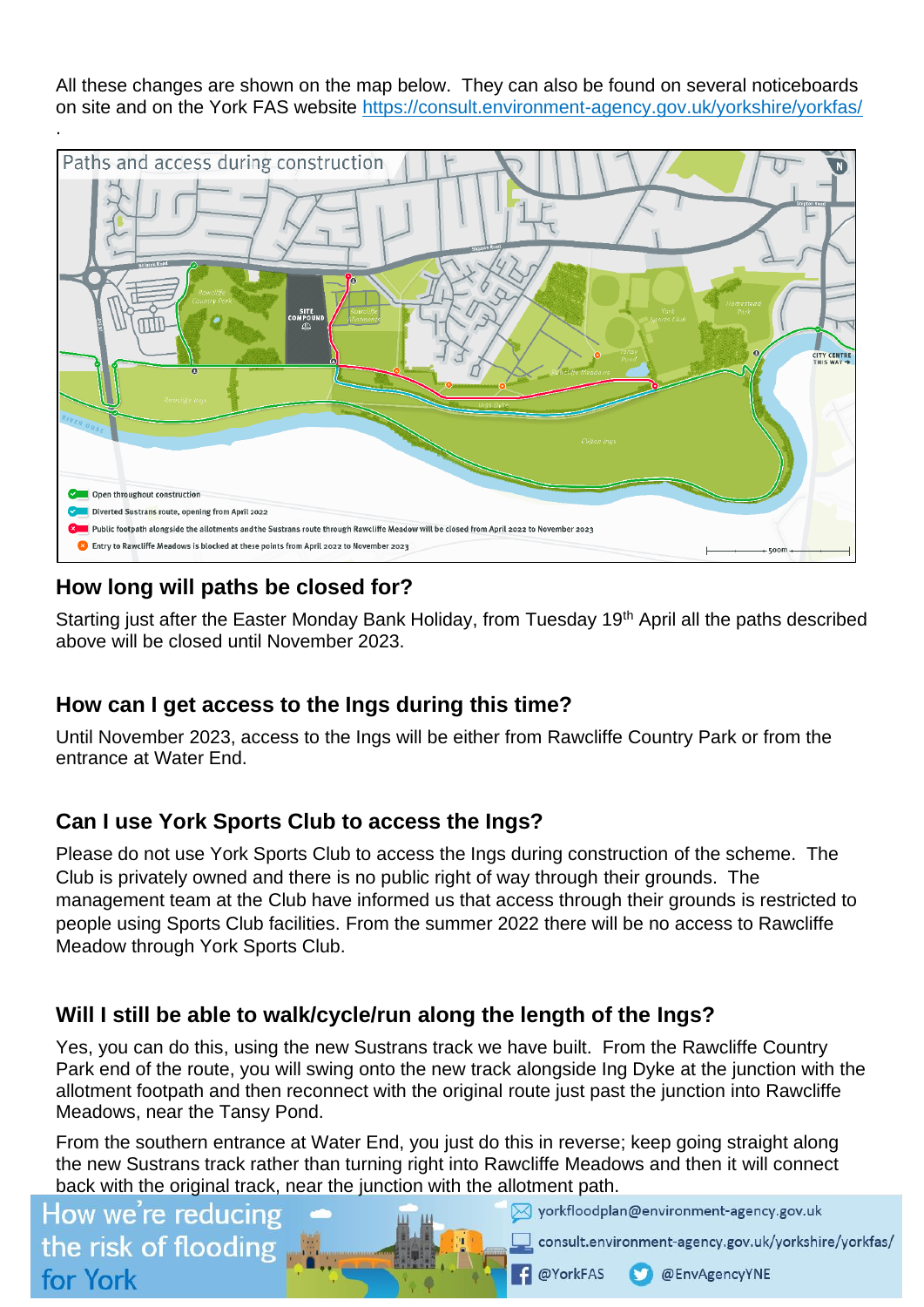The Ouse foreshore path, right next to the river will remain open so you can use this as well to traverse the length of the site.

## **Can I still find a circular walk on site whilst the paths are closed?**

For a longer walk, you can do a circular route from either the Rawcliffe Country Park end or from Water End, linking up with the Ouse foreshore path.

For a shorter route, starting from Rawcliffe Country park, you can follow the Sustrans route to the point where it is diverted and then head across Clifton Ings to the Ouse foreshore path, to follow this upstream and then back to the Country Park.

#### **Will there be a diversion for cyclists?**

Cyclists entering Clifton Ings from Rawcliffe Country Park or Water End can use the new Sustrans route to travel along the length of the site.

As the Allotment track cycle path will be closed from Tuesday 19 April, there will be a diversion route for cyclists signposted. From the allotment track entrance, the diversion route will be along the "old" Shipton Road (which runs parallel to the A19) and into Rawcliffe Park & Ride. At this point the diversion route will rejoin the Sustrans cycle path.

## **Why are you closing all the informal access points at the same time?**

The reason we need to close so many access points at once is because our contractors will be working along the length of the embankment, near to all the entrances into Rawcliffe Meadows. So, on health and safety grounds, we can't keep any of them open.

These entrances will be blocked by the fenced-off working area needed by our contractors. Unfortunately, given the nature of this working area – a long narrow strip of land - it is not possible to put diversions in place or cut across it; the only crossing points are at either end, outside the working area. So we have no alternative, except to close these entrances from informal paths.

# **What other options for access did you consider?**

Whilst developing plans for this phase, we considered many different options for access in the middle section of the embankment. We considered closing access points at different times, rather than closing them all in one single operation. However, the linear nature of the working area which must be fenced – a long narrow strip of land - makes it impossible to put in place any diversions which avoid crossing the embankment itself. So all paths and access points to the existing embankment in this area must be closed. We also considered putting in place temporary restrictions along the allotment track, such as closing it during working hours every day or opening it at weekends. However, none of these were feasible; they would have resulted in an extension of the construction period and other access restrictions and the costs would have been prohibitive.

In addition, given the large number of vehicle movements needed during construction of the embankment, the only safe and viable option has been to close access for the full construction period.

How we're reducing the risk of flooding. for York

Vorkfloodplan@environment-agency.gov.uk

consult.environment-agency.gov.uk/yorkshire/yorkfas/

@EnvAgencyYNE

**D**YorkFAS